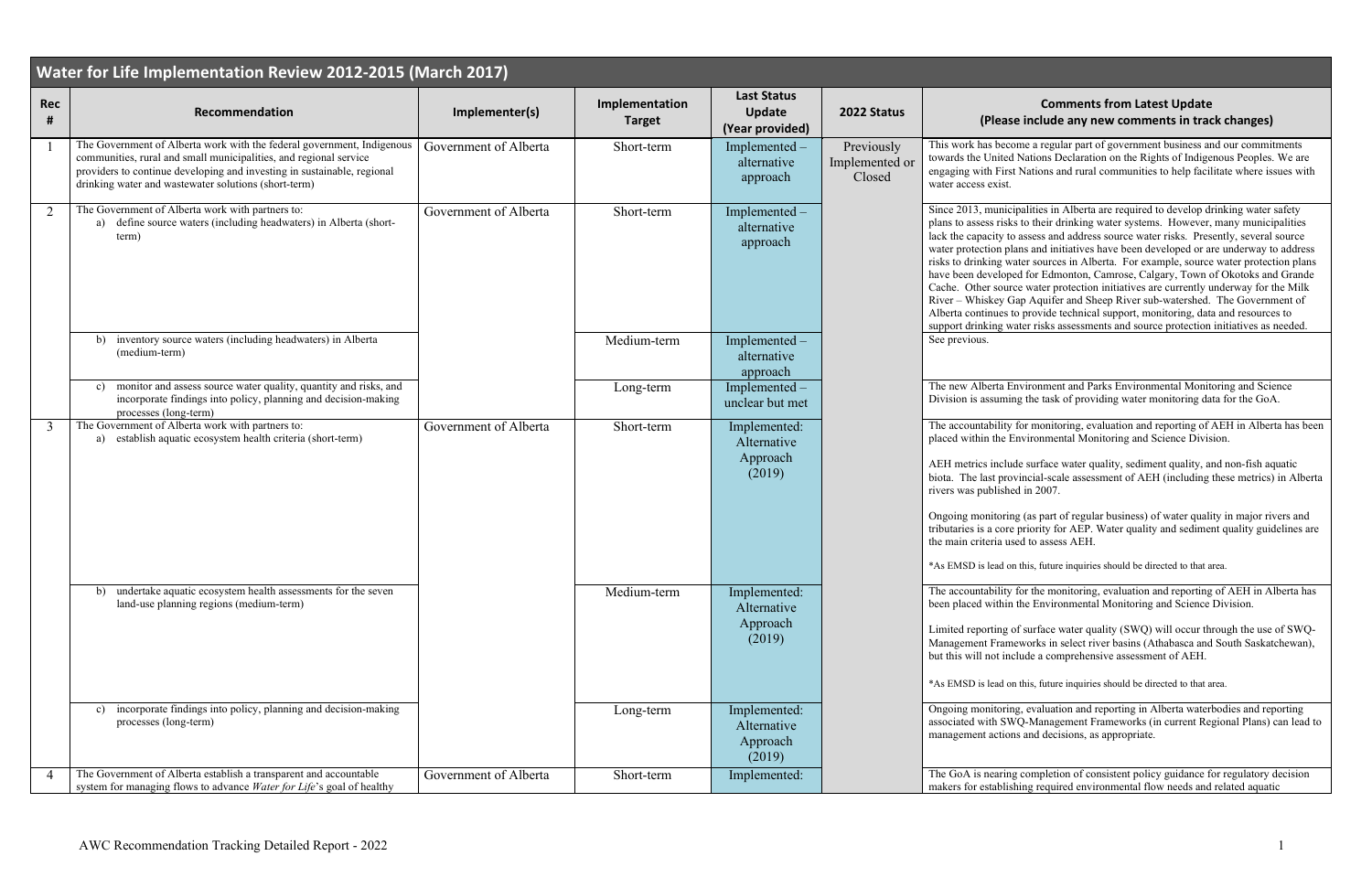|        | aquatic ecosystems (short-term).                                                                                                                                                                                             |                       |            | Alternative<br>Approach<br>(2019)                 | environment consi<br>needed, and would<br>in the form of wat<br>planning framewo                                                                                                                                                                                                                                                                |
|--------|------------------------------------------------------------------------------------------------------------------------------------------------------------------------------------------------------------------------------|-----------------------|------------|---------------------------------------------------|-------------------------------------------------------------------------------------------------------------------------------------------------------------------------------------------------------------------------------------------------------------------------------------------------------------------------------------------------|
| 5      | The Government of Alberta clearly and periodically communicate how the<br>regional planning process sustains healthy aquatic ecosystems, mitigates<br>impacts to them and restores degraded aquatic ecosystems (short-term). | Government of Alberta | Short-term | Implemented:<br>Alternative<br>Approach<br>(2019) | Limited reporting<br>Frameworks in sel<br>not include a comp<br>This has become a                                                                                                                                                                                                                                                               |
| 6      | The Government of Alberta work with partners to develop provincial<br>water reuse policy, taking a watershed-based approach (short-term).                                                                                    | Government of Alberta | Short-term | Closed: not<br>Appropriate<br>(2019)              | The GoA is taking<br>consider regional<br>plans.                                                                                                                                                                                                                                                                                                |
| $\tau$ | The Government of Alberta work with partners to:<br>improve Albertans' understanding of the water management<br>a)<br>system by promoting awareness and knowledge (short-term)                                               | Government of Alberta | Short-term | Implemented: As<br>Written<br>(2019)              | Environment and l<br>programs through<br>below:<br>Respect of<br>lake stew<br><b>Aquatic I</b><br>and Don'<br>spread of<br>Working<br>informati<br>Project W<br>education<br>Wetlands<br>network.<br><b>Land Stey</b><br>grant con<br>Watershe<br>WPACs a<br>Water Literacy Ed<br>water literacy need<br>Recommendations<br>This is and will co |
|        | b) ensure that science and research inform policy and decision<br>makers, partners and the public through effective knowledge<br>transfer (short-term)                                                                       |                       | Short-term | Implemented – as<br>written                       | Alberta Environm<br>headed by a Chief<br>Knowledge advisc<br>reporting of scient<br>The Alberta Water<br>and focus that is c<br>for Life: Alberta's                                                                                                                                                                                             |
|        | continue to engage partners and the public in research, citizen<br>c)<br>science, monitoring, and education initiatives (short-term)                                                                                         |                       | Short-term | Implemented -<br>alternative<br>approach          | Alberta Environm<br>strengthening its c<br>currently supports<br>involvement in mo<br>results, participatio<br>implementation of                                                                                                                                                                                                                |
|        |                                                                                                                                                                                                                              |                       |            |                                                   | The Indigenous La<br>lakes of interest to<br>participation in pro                                                                                                                                                                                                                                                                               |

iderations when making a water allocation decision. Guidance is d only be applicable, where no existing specific regulatory advice (e.g. ter management plan, water conservation objection or land use prk) has established a specific criteria or requirement.

of surface water quality (SWQ) will occur using SWQ-Management lect river basins (Athabasca and South Saskatchewan), but this will prehensive assessment of AEH.

a part of the ongoing work of the government.

g a provincial approach, rather than a watershed based, and will variation and existing government approved watershed management

Parks participates and provides funding for several educational programs the province. A list and brief description of each program is listed

- bur Lakes Educational awareness program to engage Albertans in vardship.
- Invasive Species & [Whirling Disease](http://aep.alberta.ca/fish-wildlife/wilhttp:/aep.alberta.ca/fish-wildlife/wildlife-diseases/whirling-disease/default.aspxdlife-diseases/whirling-disease/default.aspx) Clean Drain Dry your Gear If Let it Loose education campaigns to prevent the introduction and f invasive species and diseases.
- Well The [Working Well](http://aep.alberta.ca/water/education-guidelines/working-well/default.aspx) program provides well owners with the ion and tools they need to properly care for their wells.
- Vet Facilitate program of hands-on, inquiry learning based water n for educators to use in Alberta.
- is education with NAWMP Supporting pilot of wetland education
- wardship Watershed Stewardship Grant Provides funding and sits on nmittee.
- ed Planning and Advisory Councils (WPAC) Provides funding for across Alberta which have various education efforts.
- lucation several educational projects have been started to address ds identified in the Alberta Water Council Water Literacy s, such as the [Water Channel.](https://talkaep.alberta.ca/the-water-channel)
- ontinue to be ongoing work of Alberta Environment and Parks.

ent has created the Environmental Monitoring and Science Division Scientist. The division includes the Science and Traditional bry panels. The role of the division is to provide proactive, objective tific data and information on the condition of Alberta's environment. r Research Strategy continues to play a role providing fresh direction onsistent with the continuing knowledge and research needs of Water **Strategy for Sustainability.** 

ent and Parks' Strategic Plan continues to prioritize establishing and community-based monitoring and citizen science initiatives. AEP a series of projects aimed at supporting Indigenous community onitoring through a range of activities from access to monitoring on in Organization-led monitoring programs, and co-design and f community-based monitoring projects.

ake Monitoring Initiative has been expanded to include additional Indigenous Communities in order to support and enable Indigenous povincial monitoring activities.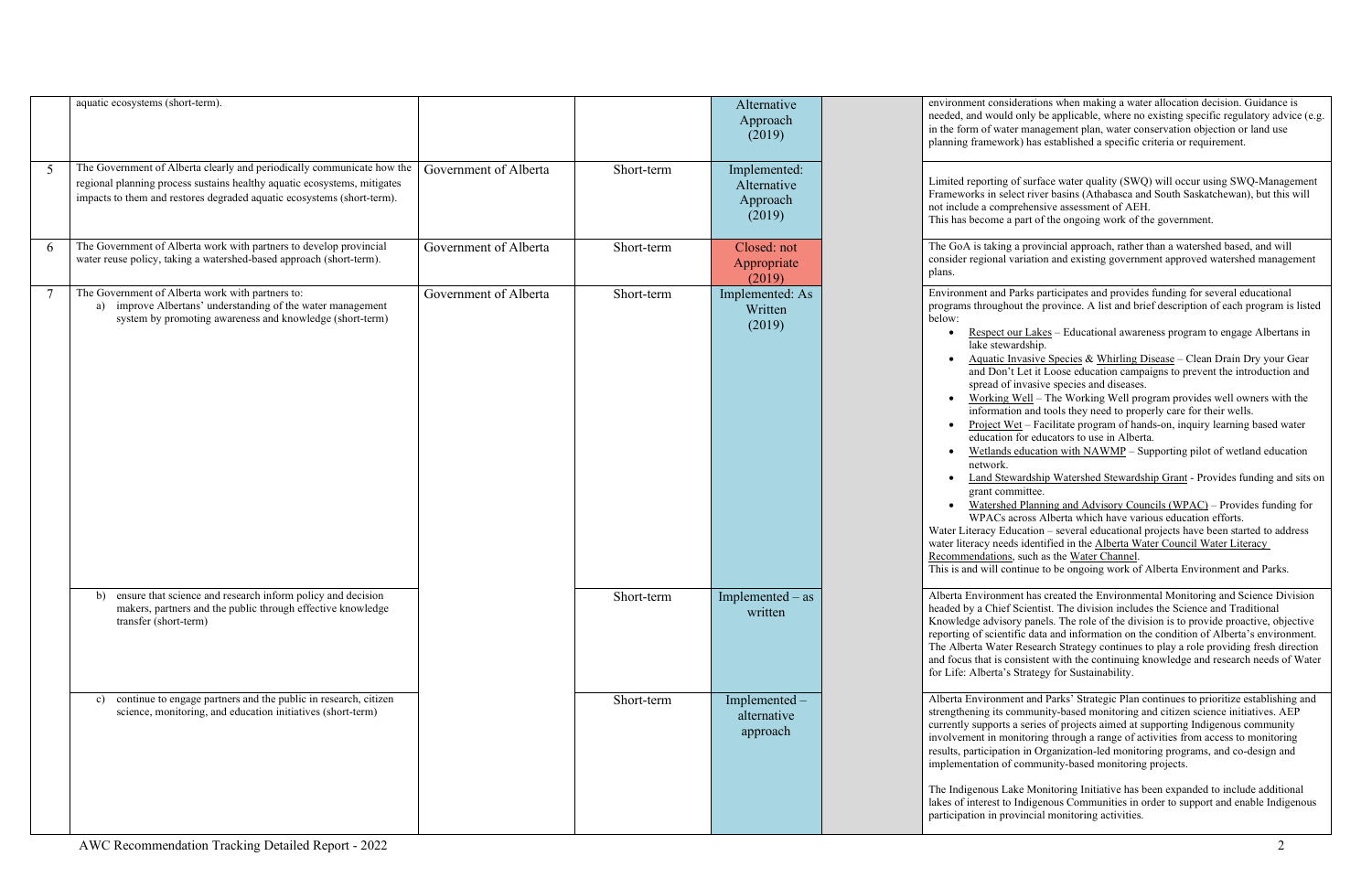|    |                                                                                                                                                                      |                                |            |                                          |                                        | AEP supports, thi<br>Lake Managemen<br>tracks a suite of p<br>continuing source                                                                                                                                                                                                                                                                               |
|----|----------------------------------------------------------------------------------------------------------------------------------------------------------------------|--------------------------------|------------|------------------------------------------|----------------------------------------|---------------------------------------------------------------------------------------------------------------------------------------------------------------------------------------------------------------------------------------------------------------------------------------------------------------------------------------------------------------|
| 8  | The Government of Alberta and partners improve the accessibility and<br>availability of Water for Life documents and water-related information<br>(short-term).      | Government of Alberta          | Short-term | Implemented -<br>unclear but met         |                                        | Alberta Environm<br>purpose is to imp<br>better organizatio                                                                                                                                                                                                                                                                                                   |
| 9  | The Government of Alberta:<br>a) clarify commitments to Water for Life partnerships (short-term)                                                                     | Government of Alberta          | Short-term | Implemented: As<br>Written               |                                        | Alberta Environm<br>clarify roles and r                                                                                                                                                                                                                                                                                                                       |
|    | continue to provide core resources and support to Water for Life<br>b)<br>partnerships (long-term)                                                                   |                                | Long-term  | Implemented: As<br>Written               |                                        | Multi-year fundin<br>partnerships. Wh<br>business practice<br>partnerships.                                                                                                                                                                                                                                                                                   |
|    | confirm how partnerships' policy advice and plans (i.e., from<br>c)<br>AWC and WPACs) integrate into policy, planning and decision-<br>making processes (short-term) |                                | Short-term | Implemented:<br>Alternative<br>Approach  |                                        | A presentation wa<br>recommendations<br>Integration of pla<br>government and i                                                                                                                                                                                                                                                                                |
| 10 | Water for Life partnerships continue to investigate and leverage additional<br>resources to support their work (long-term).                                          | Water for Life<br>partnerships | Long-term  | Implemented -<br>unclear but met         |                                        | AWC: In 2017 tl<br>three years from<br>current business p                                                                                                                                                                                                                                                                                                     |
|    |                                                                                                                                                                      |                                |            | Implemented -<br>unclear but met         |                                        | <b>WPACs:</b> In 2017<br>for three years fro<br>from the GoA, in<br>Association, Com<br>Government Age:<br>international non-<br>FRIP), oil and gas<br>grants, casino fun<br>Foundation), and<br>developed a long-<br>Alberta Lake Mar<br>been going on for<br>Beaver River Wa                                                                                |
|    |                                                                                                                                                                      |                                |            | Pending $-$ to be<br>completed<br>(2020) | Previously<br>Implemented or<br>Closed | <b>WSGs: LSC</b> cont<br>distributes its e-no<br>engaging the stew<br>groups and provid<br>LSC also shares s<br>which have a con<br>a Stewards in Mo<br>North Saskatchev<br>stewardship group<br>event and prompt<br>further SIM work<br>stewardship group<br>Alberta Environm<br>This longstanding<br>and local efforts o<br>LSC website, whi<br>since 2006. |

rough funding and in-kind technical support, the citizen-based Alberta nt Society's lake water quality monitoring program, LakeWatch, which bhysical, chemical and biological measurements that provide a e of information on lakes in Alberta.

hent and Parks is undergoing a reorganization of its website. The prove user experience, refresh content where necessary, and provide on of content.

hent and Parks continues to work with the *Water for Life* Partners to responsibilities as the

Ing is recognized as an important enabler for the Department's strategic nere possible multi-year grant funding will be used as the normal in administering Department grant funds to *Water for Life* 

as made to the AWC Board and members on how policy advice and are used by the government.

Integration and policy advice is being done as part of the ongoing work of the is a focus of the role reviews of the *Water for Life* Partnerships.

the AWC received a commitment for consistent predictable funding for AEP to support operations to achieve its mandate as laid out in the plan. Project specific funding is sought from sectors as needed.

**WPACS** received a commitment for consistent predictable funding om AEP. WPACs have also explored many funding opportunities aside from the Goarnal institutions, Alberta Ecotrust, Alberta Conservation nmunity Facility Enhancement Program, municipalities, Federal encies and programs (EC, DFO, Habitat Stewardship Program), -government funders (WWF, TNC), forest industry (through FRIA or Is companies, energy providers like Epcor, environmental education nds, endowment (e.g., Donor Directed Funds held by the Calgary individual public contributions. The Beaver Watershed (LICA) has -term partnership with the LICA industry group, who annually funds nagement Society testing of 10 lakes in the LICA region. This has over 10 years, and has resulted in excellent long-term data for the tershed and the province.

tinues to offer funding, information, and resources for WSGs. LSC distributes its e-monthly to nearly 800 subscribers, e-wsletter, Grassroots News, bi-monthly to nearly 800 subscribers, vardship community, sharing the good work of watershed stewardship ding information to enable and inform the stewardship community. stewardship news, events and funding via our social media channels nbined following of over 1400 people. In November 2019, LSC hosted btion (SIM) event which engaged partner organizations such as the wan River Watershed Alliance and focused on providing expertise to ps in grant writing and fund development. Following this at capacity ted by positive feedback from participants, LSC will look at hosting  $\varepsilon$ shops in 2020-2021 to provide continuing support to community ps. In addition, the Watershed Stewardship Grant was renewed by hent and Parks in 2019-2020 for an additional three years (until 2023). g grant program is essential to support the community-based projects of WSGs. In 2019, LSC launched an online story-map, featured on the ich highlights all past recipients of the Watershed Stewardship Grant